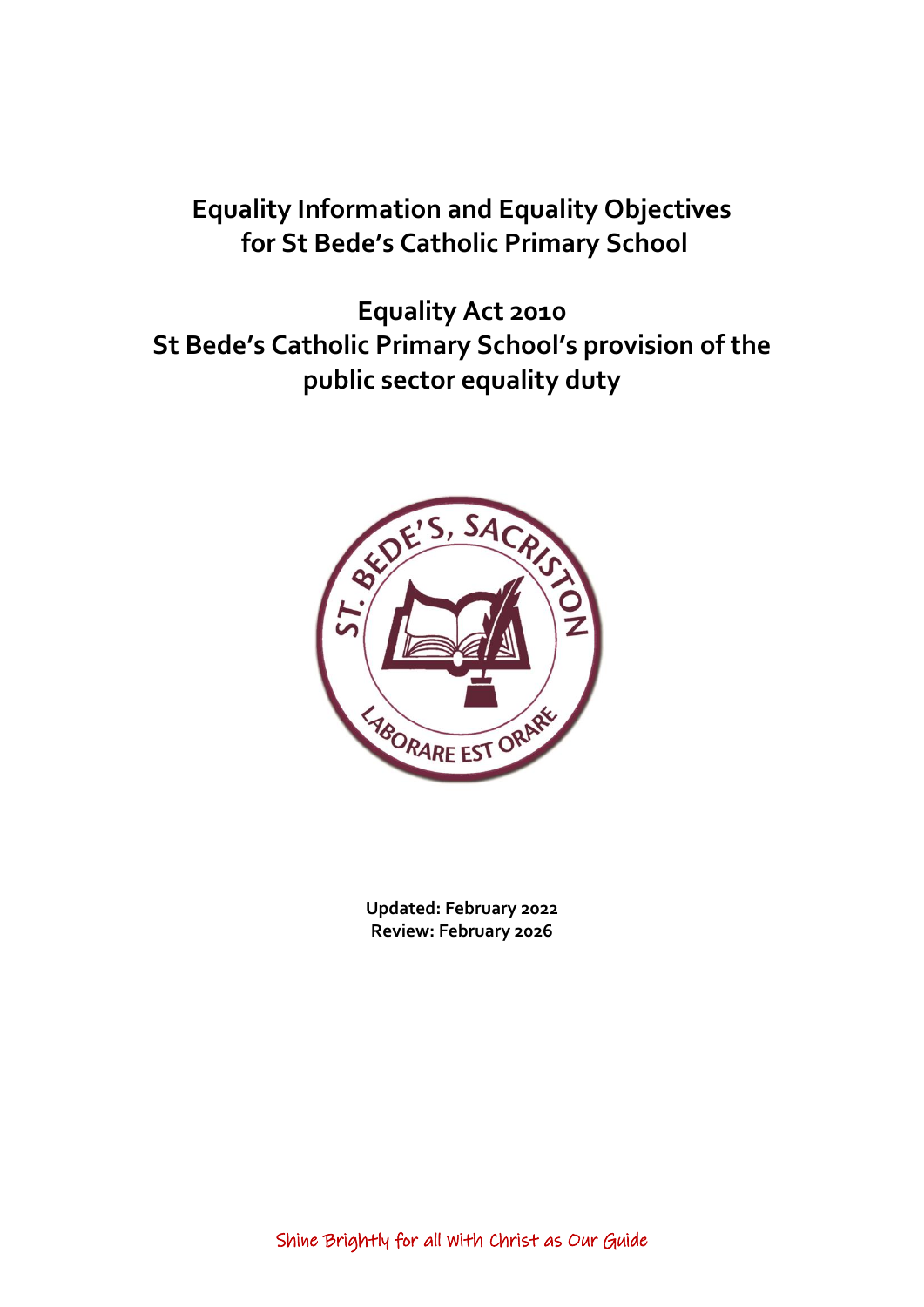We at St Bede's Catholic Primary School are committed to equality. We aim for every pupil to fulfil their potential no matter what his/her background or personal circumstances.

We maintain the aim of embedding principles of fairness and equality across our entire curriculum, in assemblies and acts of collective worship, in break and lunchtimes, in pastoral support and in before and after school activities.

We must under the general duty of public sector equality duty, in the exercise of our functions, have due regard to the need to:

- $\checkmark$  Eliminate discrimination, harassment, victimisation and any other conduct that is prohibited under the Act.
- $\checkmark$  Advance equality of opportunity between persons who share a relevant protected characteristic and persons who do not share it;
- $\checkmark$  Foster good relations between persons who share a relevant protected characteristic and persons who do not share it.

This will apply to all pupils, staff and others using the facilities. We will give relevant and proportionate consideration to the public sector equality duty.

The protected characteristics for the school's provisions are:

- **•** Disability
- Gender reassignment
- Pregnancy and maternity
- Race
- Religion or belief
- $S_{\text{ex}}$
- Sexual orientation
- Age (only applicable to staff, not pupils)
- Marriage and Civil Partnerships (only applicable to staff, not pupils)

Age and marriage and civil partnership are NOT protected characteristics for the school provisions for pupils.

We will have **due regard** to advancing equality of opportunity including making serious consideration of the need to

- remove or minimise disadvantages suffered by persons who share a relevant protected characteristic that are connected to that characteristic;
- take steps to meet the needs of persons who share a protected characteristic that are different from the needs of persons who do not share it;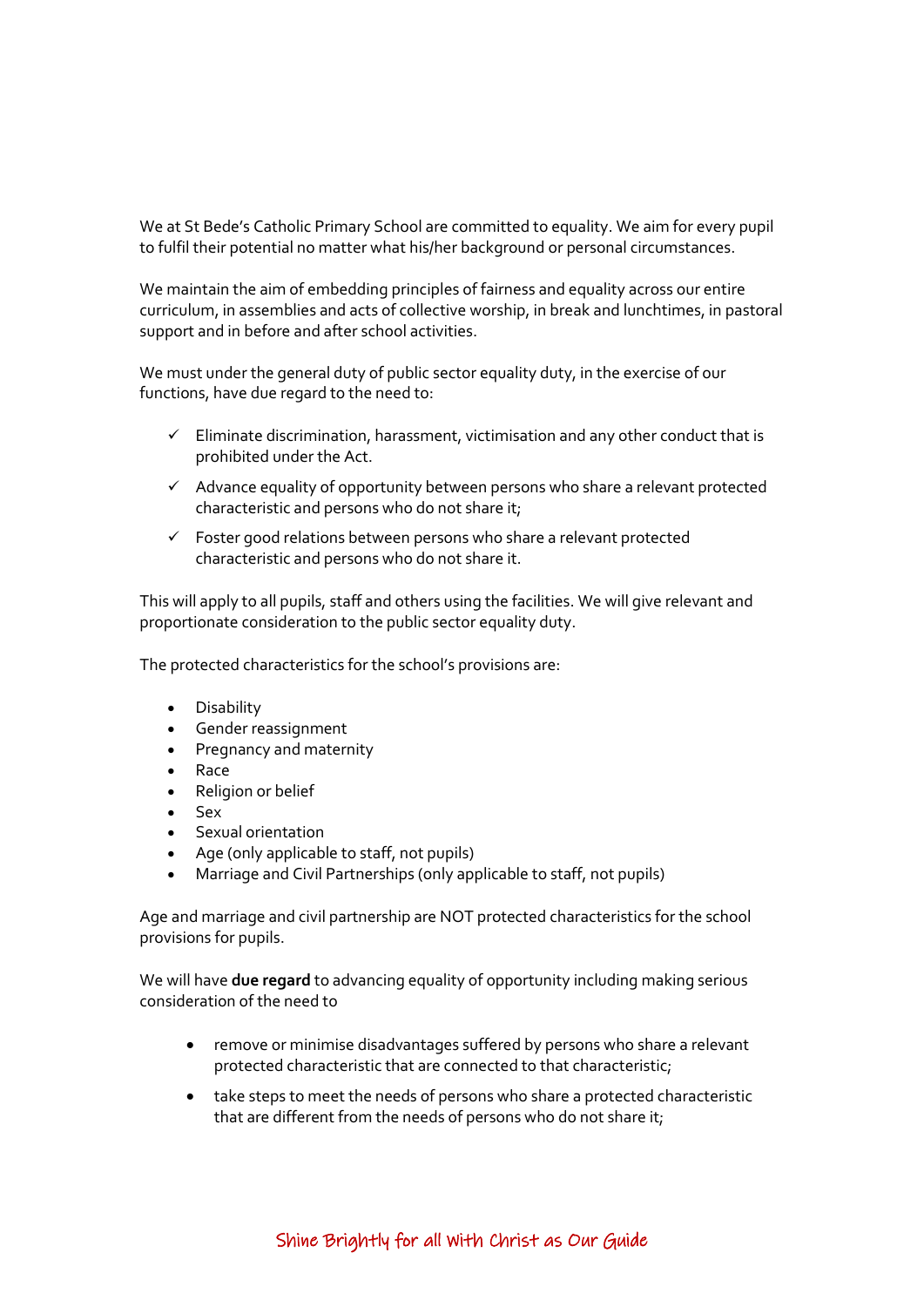encourage persons who share a relevant protected characteristic to participate in public life or in any activity in which participation by such persons is disproportionately low.

We will take into account the six Brown principles of 'due regard'

- **awareness –** all staff know and understand what the law requires
- **timeliness**  implications considered before they are implemented
- **rigour –** open-minded and rigorous analysis, including parent/pupil voice
- **•** non-delegation the PSED cannot be delegated
- **continuous –** ongoing all academic year
- **record-keeping –** keep notes and records of decisions & meetings

We welcome the opportunity to be transparent and accountable. To this end we fulfil the specific duties of the Act by:

- $\checkmark$  publishing our equality information
- $\checkmark$  publishing our equality objectives

We aim to make the information accessible, easy to read and easy to find.

#### *Equality Information:*

We maintain confidentiality and work to data protection principles. We publish information in a way so that **no pupil** can be identified.

| Age                           | Figures change - we comply with our<br>equality duty                                                                                                         |
|-------------------------------|--------------------------------------------------------------------------------------------------------------------------------------------------------------|
| Disability                    | o% of our staff are registered disabled - we<br>ensure reasonable adjustments are made<br>where appropriate                                                  |
| Gender reassignment           | We support any staff member towards<br>gender reassignment                                                                                                   |
| Marriage & civil partnerships | Figures change - we comply with our<br>equality duty                                                                                                         |
| Pregnancy & maternity         | Figures change - we comply with our<br>equality duty                                                                                                         |
| 'Race'/ethnicity              | Our staff profile white British                                                                                                                              |
| Religion and belief/no belief | Our numbers are so small it would not be<br>appropriate to publish this information. We<br>ensure that reasonable adjustments are<br>made where appropriate. |
| Sex-male/female               | 75 % female, 25% Male                                                                                                                                        |
| Sexual orientation            | We support all staff members regardless of<br>sexual orientation                                                                                             |

### **Staff and Governors**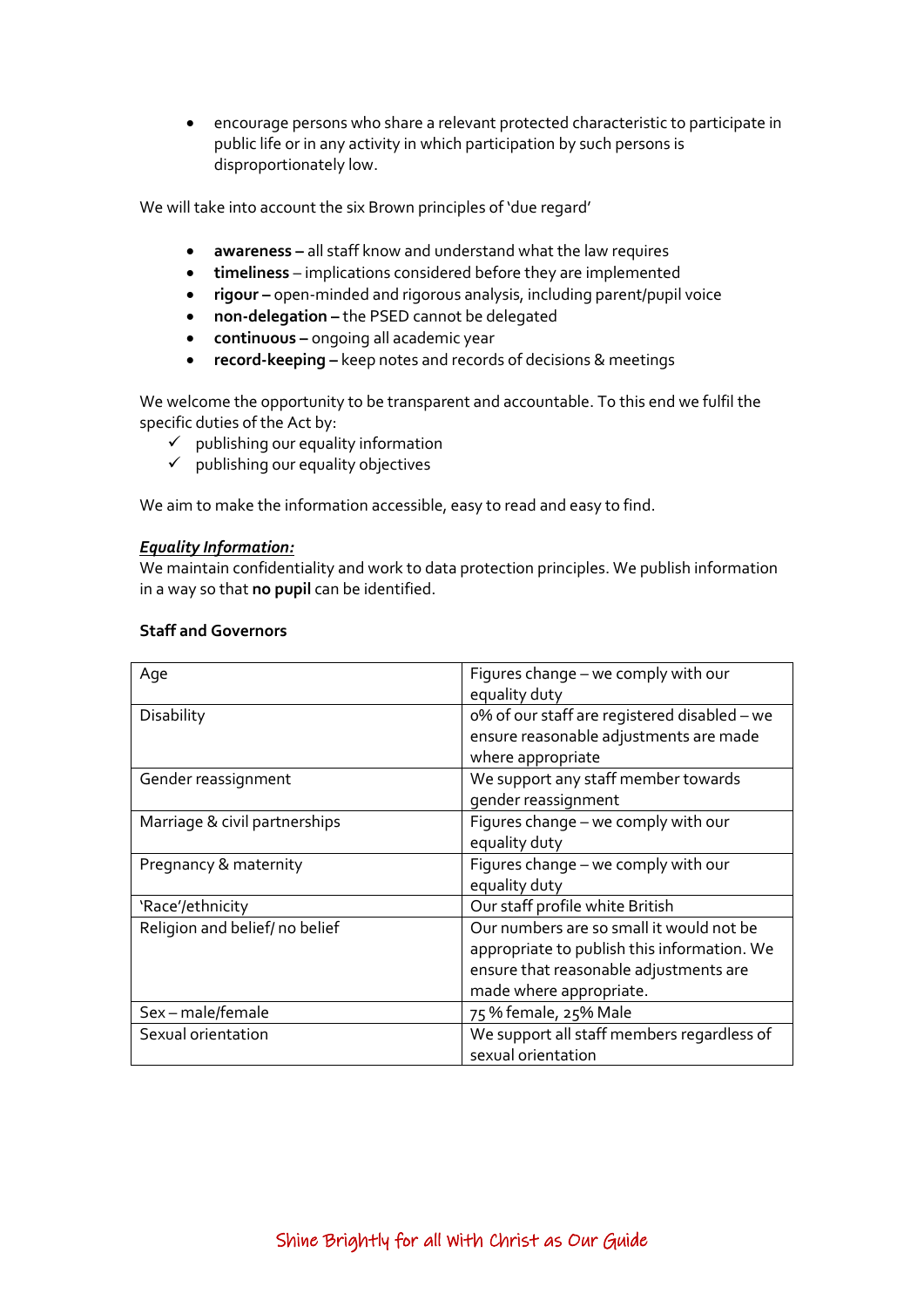#### **Pupils:**

| Age                                        | We have 96 pupils aged from 4 to 11 years old in our<br>school.                                                                                                                                      |
|--------------------------------------------|------------------------------------------------------------------------------------------------------------------------------------------------------------------------------------------------------|
| Disability                                 | Our numbers are so small it would not be appropriate to<br>publish this information<br>We ensure reasonable adjustments are made where<br>appropriate.                                               |
| Gender reassignment                        | We support any pupil towards gender reassignment.                                                                                                                                                    |
| Pregnancy and maternity                    | We comply with our equality duty and have planned to<br>deliver education on site if and when required, or offer a<br>place at the Young Parent Group run by the SEND &<br><b>Inclusion Service.</b> |
| 'Race' / ethnicity                         | Our numbers are so small it would not be appropriate to<br>publish this information.                                                                                                                 |
| EAL (English as an Additional<br>Language) | Our numbers are so small it would not be appropriate to<br>publish this information.                                                                                                                 |
| Religion and Belief / no belief            | Our numbers are so small it would not be appropriate to<br>publish this information                                                                                                                  |
| <b>SEND</b>                                | 22% of pupils are identified as having a Special<br>Educational Need.                                                                                                                                |
| Sex-male/female                            | 50% female<br>50% male                                                                                                                                                                               |
| Sexual orientation                         | We support all pupils regardless of sexual orientation                                                                                                                                               |
| Pupil Premium                              | 22% pupils eligible for Pupil Premium                                                                                                                                                                |

## **We will update our equality information at least annually**

## *Equality Objectives*

Our equality objectives are:

- 1. To identify, record and report prejudice related incidents effectively.
- 2. To diminish the difference in attainment between children with special educational needs and disabilities and those without across schools.
- 3. To diminish the difference in attainment in writing between girls and boys.
- 4. To ensure that those members of our community who have religious or ethnic backgrounds which are in the minority feel included by promoting pupils' understanding of diversity and measuring this.
- 5. To address negative gender stereotypes through the curriculum and measure the impact of this.

**We will update our equality objectives every four years and publish them on our school website.**